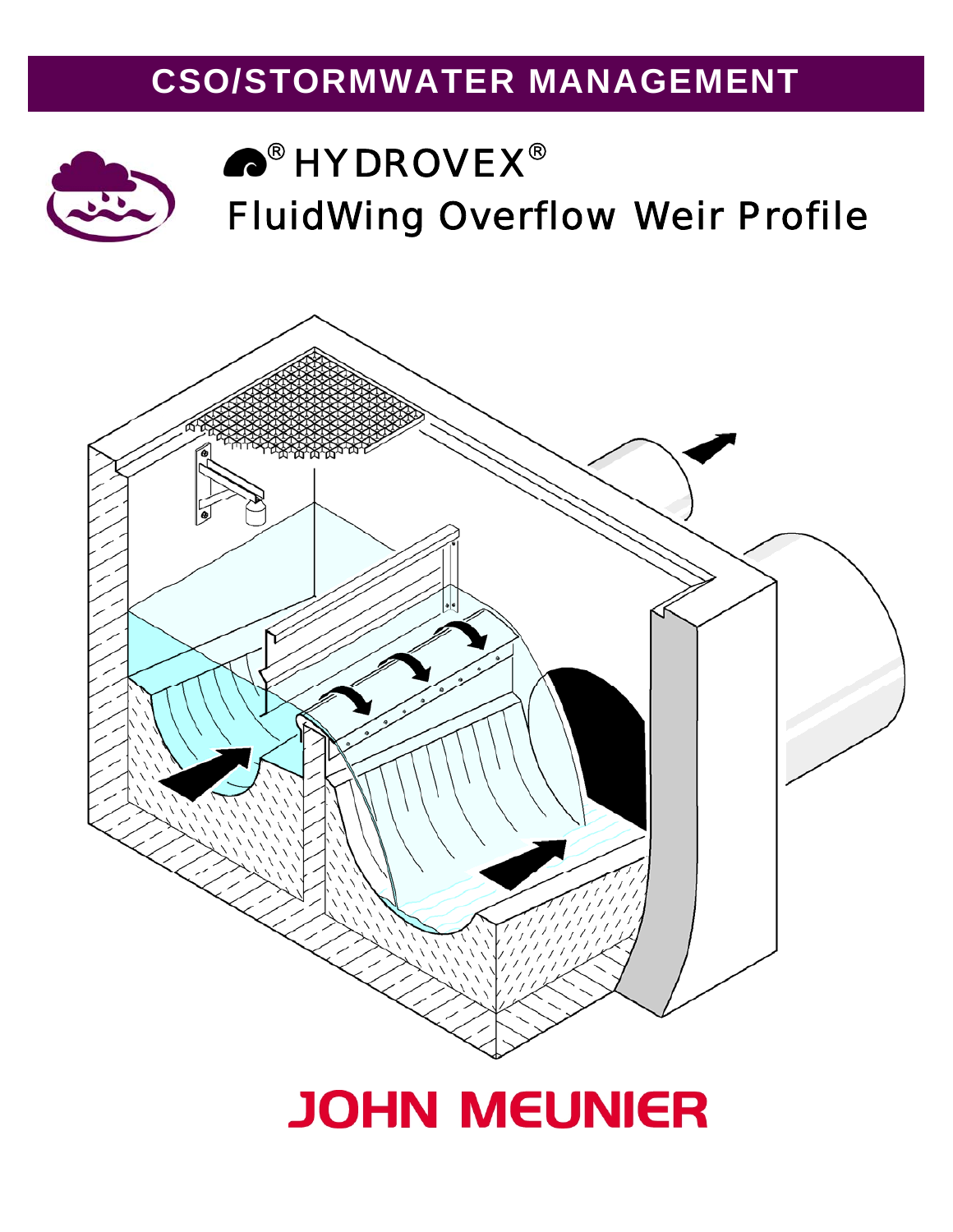### HYDROVEX® *FLUID*WING OVERFLOW WEIR PROFILE

#### **APPLICATION**

Precision measurement of the overflow activity at Combined or Sanitary Sewer Overflow sites is paramount to maintaining a good record of each site overflow in the receiving waters. This recording requirement is imposed by National and most State regulations. It is particularly important to maintain good records according to the NPDES permits.

Usually, the recording of overflow activity is based on measuring the water level on top of the overflow weir. Once the level is measured, it is assimilated to a discharge head and computed into an actual overflow value. However, the problem comes from the fact that more than 50% of the combined sewer overflow events generate less than 1½" of head on the overflow weir, granting 0.2 MGD/foot of weir length or less of actual overflow. Conversely, any overflow weir will very rarely reach its peak design condition over an annual recording period.

In order to prevent floatables or oil and grease to escape from sewer systems, design often includes baffle arrangements right in front of the weir. This is a further hydraulic complication, as the baffle arrangement requires very quiet and non turbulent flow conditions in order to become efficient.

In existing regulations, the actual solution is not clearly defined. Regulatory agencies require the use of sharp crested weirs as a general practice. These weirs relate to Rehbock's measuring weirs from 1929. These weirs are not considered as good measuring devices in any water or wastewater applications for water levels of less than 1½". Uncontrollable variations and noise in the recording of the water head on the weir create variations of the flow and consequently hysteresis in the discharge curve. This problem was evaluated in UFT's (Germany) hydraulic laboratory. Increased result accuracy cannot be reached by measuring the lower portion of the overflow jet pattern. With overflow heads under <sup>3</sup>/<sub>8</sub><sup>2</sup>, there is also a problem with maintaining the surface tension of the overflow water. The overflow water fragments itself in multiple small overflow areas over the length of the weir, making recording of the actual activity impossible.

Technical literature grants information on various positions for the baffle arrangement, depending on distance and submergence from the weir. These positions are difficult to adapt in practice, as sometimes the clearance under the baffle is too shallow or the distance from the weir becomes too large. This problem cannot be simply solved unless expensive mobile baffle arrangements are considered.

#### **ADVANTAGES**

- $\triangleright$  Minimum hydraulic resistance to flow
- $\triangleright$  Gentle overflow pattern
- 
- $\triangleright$  Hysteresis-free hydraulic behavior<br> $\triangleright$  No mobile or mechanical parts requ  $\geq$  No mobile or mechanical parts required<br>  $\geq$  No electricity required to operate
- $\geq$  No electricity required to operate<br> $\geq$  High measuring accuracy with sm
- $\triangleright$  High measuring accuracy with small overflow head<br> $\triangleright$  Small flow resistance with large overflows
- Small flow resistance with large overflows
- $\blacktriangleright$  Alternatively with and without baffle
- $\blacktriangleright$  Hydraulic calculation procedure available
- ightarrow Calibrated by an independent University Hydraulic Department<br>  $\triangleright$  Easy to assemble and adjust
- $\geq$  Easy to assemble and adjust<br> $\geq$  Installation can be modified
- Installation can be modified later on without major efforts
- $\triangleright$  Supply of the integrated level metering instrument
- $\triangleright$  Simple maintenance

Following a battery of tests, we designed a very stable overflow weir device, combining very stable overflow pattern and easy recording of low flow conditions with a baffle arrangement. Since discharge heads of up to  $1\frac{1}{2}$ " are very frequent over an average year, we assumed that an overflow weir capacity enhancing device was required, particularly if a baffle arrangement was required.

The lab tests led to a full-scale evaluation of the installation, with and/or without baffle. The calibration tests were done at the Hydraulic Department of the University of Stuttgart 9 on a 1:1 scale.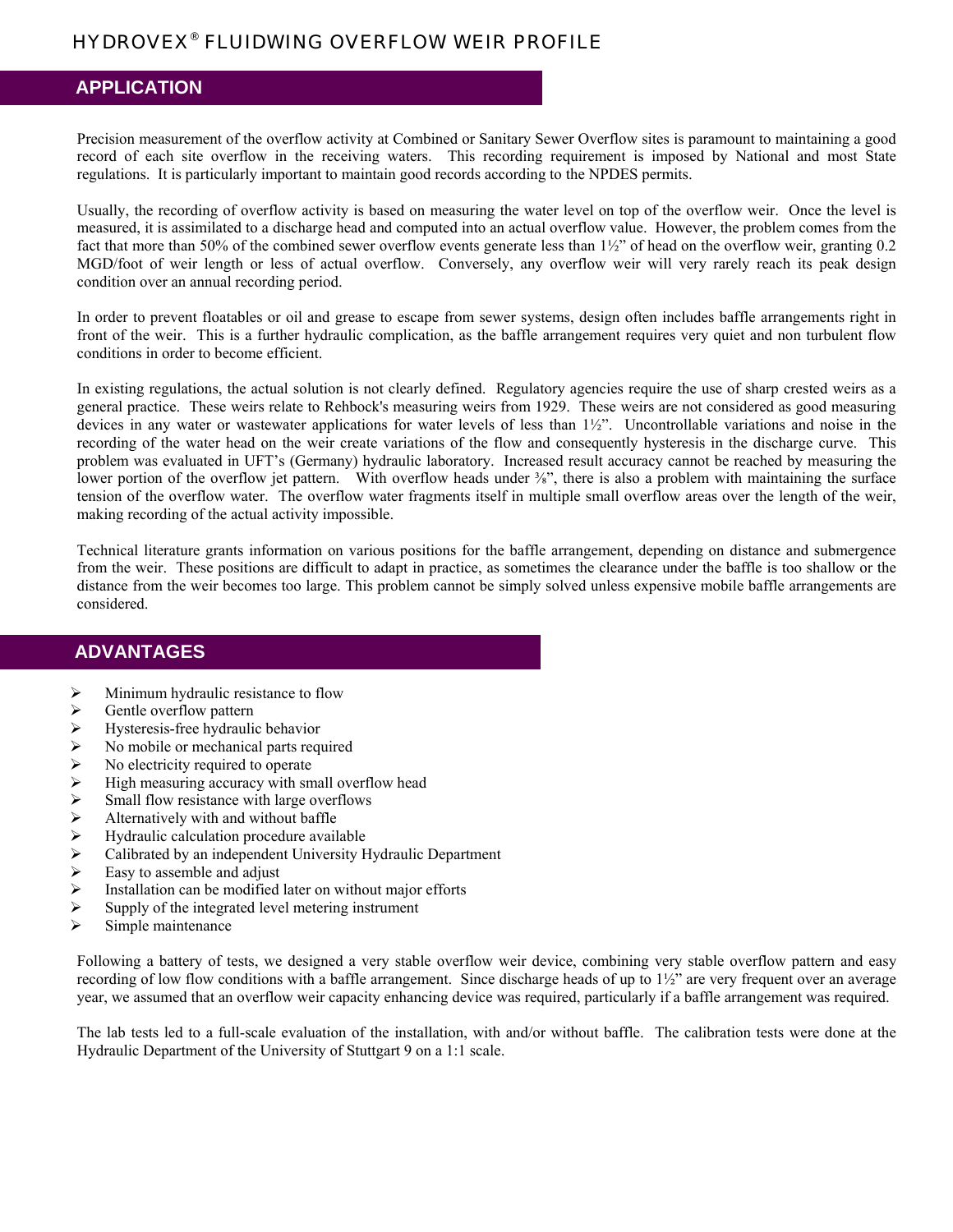#### **CONSTRUCTION**

The overflow device consists of a precisely formed and highly polished stainless steel profile, with the point marked (**OK**) defining the actual weir crest (see **Figure 1**). The topside of the weir is gently arched in the form of an airplane wing. The extrados (**1**), with a large radius, exceeds clearly in front and at the back of the concrete weir (**3**). Uneven or rough weir top edges are now covered and their headloss effect can simply be neglected.

The metal weir profile (**1**) ends by a precision folded section (**4**). The folded section accepts the back support (**5**) that defines precisely the weir rear edge (**6**) level. The back support (**5**) also compensates the weir thickness (**B**) tolerances. The metal weir (**1**) is sealed upstream with a rubber seal (**7**). Metal weir (**1**) and back support plate (**5**) are anchored to the concrete weir wall, only when the perfect elevation is reached. The units are held on the wall by mounting rails (**8**) and anchors (**9**) that are bolted in the weir surface. Final adjustment or modification of the weir upper edge (**OK**) is possible by shifting the measuring profile in the slots (**10**) made in the metal parts.

If required, the installation of an upstream baffle (**11**) will be at a distance *A* from the weir's leading edge (**2**) and a submergence *T* under the weir crest (**OK**).



*Figure 1: Hydrovex*® *FluidWing Installation*

| <b>Measuring resistance Type TFM</b>         |                   |               | 150(6")     | 200(8")       | 250(10")       | 300(12")        | 350 $(14")$     | 400 (16")       |
|----------------------------------------------|-------------------|---------------|-------------|---------------|----------------|-----------------|-----------------|-----------------|
|                                              |                   |               |             |               |                |                 |                 |                 |
| <b>Dimensions</b><br>measuring<br>resistance | $\mathbf b$       | $mm$ $(in.)$  | 243(9.6)    | 316(12.4)     | 389 (15.3)     | 475 (18.7)      | 548 (21.6)      | 633 (24.9)      |
|                                              | H                 | $mm$ (in.)    | 157(6.2)    | 204(8.0)      | 251(9.9)       | 306(12.1)       | 353 (13.9)      | 408(16.1)       |
|                                              |                   |               | 135-160     | 188-212       | 235-265        | 282-318         | 330-370         | 375-425         |
|                                              | $B^*$             | $mm$ $(in.)$  | $(5.3-6.3)$ | $(7.4 - 8.4)$ | $(9.3 - 10.4)$ | $(11.1 - 12.5)$ | $(13.0 - 14.6)$ | $(14.8 - 16.7)$ |
|                                              | P                 | $mm$ (in.)    | >400(15.8)  | >520(20.5)    | >640(25.2)     | >780(30.7)      | >900(35.4)      | >1040(40.9)     |
|                                              |                   |               |             |               |                |                 |                 |                 |
| <b>Without baffle</b>                        | A                 | $mm$ $(in.)$  | $\infty$    | $\infty$      | $\infty$       | $\infty$        | $\infty$        | $\infty$        |
|                                              | T                 | $mm$ (in.)    | $\Omega$    | $\Omega$      | $\Omega$       | $\Omega$        | $\Omega$        | $\theta$        |
|                                              | $h_{\rm u}$ , max | $mm$ (in.)    | 225(8.9)    | 293(11.5)     | 360 (14.2)     | 439 (17.3)      | 506 (19.9)      | 585 (23.0)      |
|                                              | $q_{\rm u}$ , max | $l/s-m$ (cfs) | 240(8.5)    | 355(12.5)     | 485 (17.1)     | 653(23.1)       | 809 (28.6)      | 1005(35.5)      |
|                                              |                   |               |             |               |                |                 |                 |                 |
| <b>Baffle In Position 1</b>                  | A                 | $mm$ (in.)    | 266(10.5)   | 346 (13.6)    | 426(16.8)      | 519(20.4)       | 599 (23.6)      | 692 (27.2)      |
|                                              | $\mathbf T$       | $mm$ (in.)    | 134(5.3)    | 174(6.9)      | 214(8.4)       | 261 (10.3)      | 302 (11.9)      | 348 (13.7)      |
|                                              | $h_u$ , max       | $mm$ $(in.)$  | 210(8.3)    | 273 (10.8)    | 336 (13.2)     | 410(16.1)       | 473 (18.6)      | 546 (21.5)      |
|                                              | $q_{\rm u}$ , max | $l/s-m$ (cfs) | 180(6.4)    | 267(9.4)      | 364(12.9)      | 490 (17.3)      | 607(21.4)       | 754 (26.6)      |
|                                              |                   |               |             |               |                |                 |                 |                 |
| <b>Baffle In Position 2</b>                  | $\mathbf{A}$      | $mm$ (in.)    | 194(7.6)    | 252(9.9)      | 310(12.2)      | 378 (14.9)      | 437 (17.2)      | 504 (19.8)      |
|                                              | T                 | $mm$ (in.)    | 97(3.8)     | 126(5.0)      | 155(6.1)       | 189(7.4)        | 218(8.6)        | 252(9.9)        |
|                                              | $h_{\rm u}$ , max | $mm$ (in.)    | 205(8.1)    | 267(10.5)     | 328 (12.9)     | 400 (15.8)      | 461 (18.2)      | 533 (21.0)      |
|                                              | $q_{\rm u}$ , max | $l/s-m$ (cfs) | 169(6.0)    | 251 (8.9)     | 342 (12.1)     | 460 (16.2)      | 571 (20.2)      | 709 (25.0)      |
|                                              |                   |               |             |               |                |                 |                 |                 |
| <b>Baffle In Position 3</b>                  | A                 | mm(in.)       | 122(4.8)    | 159(6.3)      | 195(7.7)       | 238(9.4)        | 275(10.8)       | 317(12.5)       |
|                                              | T                 | $mm$ (in.)    | 61(2.4)     | 79 (3.1)      | 98 (3.9)       | 119(4.7)        | 137(5.4)        | 159(6.3)        |
|                                              | $h_u$ , max       | $mm$ $(in.)$  | 190(7.5)    | 247(9.7)      | 304(12.0)      | 371 (14.6)      | 428 (16.9)      | 494 (19.5)      |
|                                              | $q_{\rm u}$ , max | $l/s-m$ (cfs) | 139(4.9)    | 206(7.3)      | 281 (9.9)      | 378 (13.3)      | 468 (16.5)      | 581 (20.5)      |

*Table 1: Hydrovex*® *FluidWing Weir*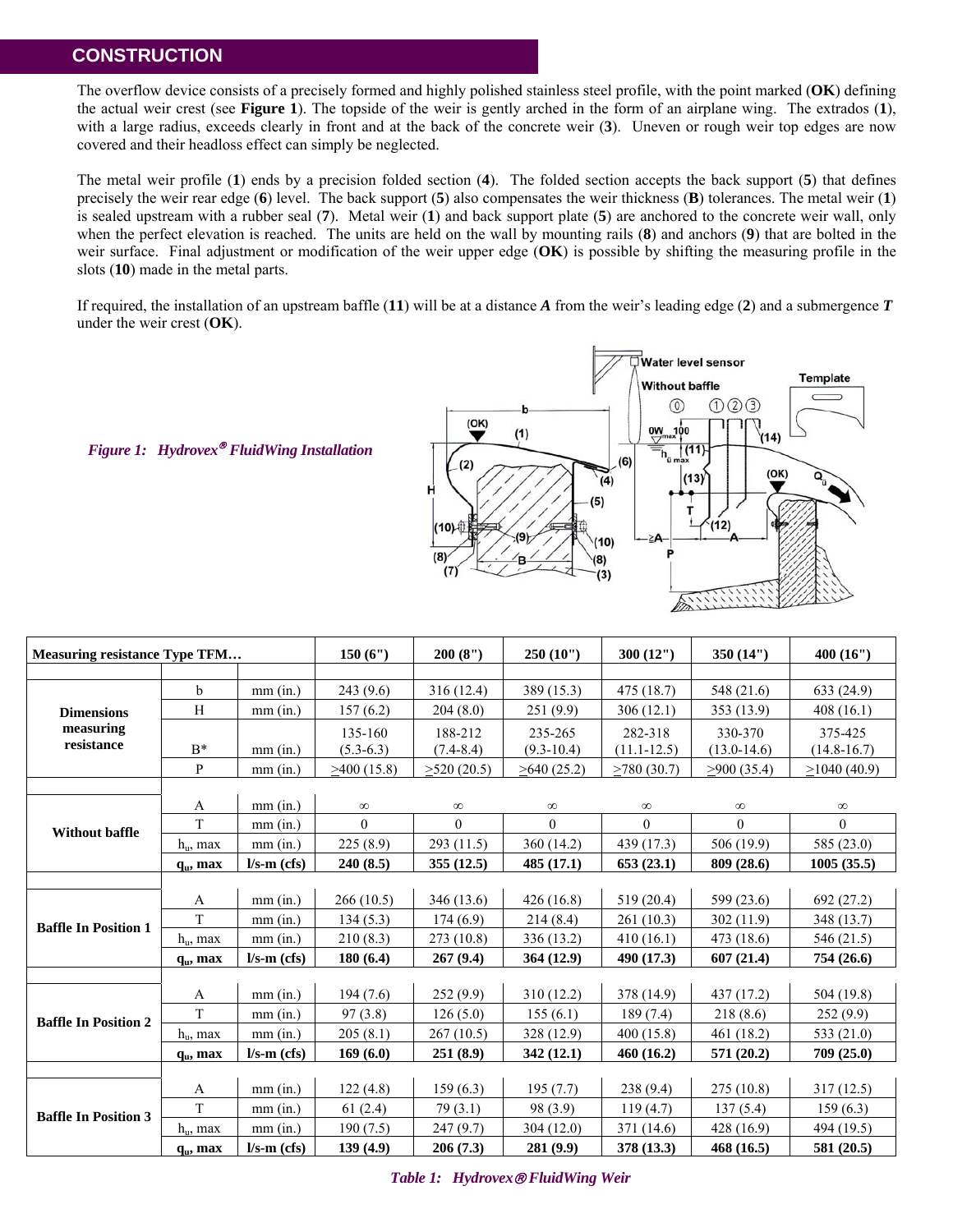The water depth upstream from the weir cannot be less than *P*. Otherwise the suction effect becomes too important and sediments (bed load) could be sucked out of the sewer system.

To minimize the headlosses induced by the baffle and to help capture floating material, the baffle lower portion is folded forward (**12**), pointing upstream. Deep baffles have one or more long stiffening bends (**13**) to sustain the pressure loads at higher flow regime. The upper portion of the baffle usually rises up 4" higher than the maximum upstream water level OW<sub>max</sub>. This upper portion has a structural U-shaped upper edge (**14**). We evaluate the actual design and calculations of the baffle for each application.

The overflow weir profile (TFM) is divided into six standard sizes, from model 150 to model 400 (see **Table 1**). We integrate the actual weir configuration and concrete weir thickness *B* as defined by the customer. Adding the four possible baffle positions for each model, we have 24 standard possible combinations. Individual project configurations guide our selection towards the appropriate selection. Based on this information, we can define the actual project flow curve and level metering position.

#### **OPERATION & HYDRAULIC BEHAVIOR**

The weir overflow begins at approximately  $1/16$ " of head  $h_u$  higher than the crest level **OK**. The upper surface tension is not strong enough to uniformly maintain the flow pattern over the smooth and bright surface of the metal overflow weir profile. The flow will slide on the extrados of the profile, collapsing only downstream from the weir profile.

Starting at roughly ¼" of head, the flow will be continuous and create a water film over the weir, which will fall from the rear edge of the weir, creating a smooth and gentle fall at the back of the unit (see **Figure 2a**). The precise measurement of such a small overflow pattern is impossible with a sharp crested weir arrangement.

The actual overflow values are reproducible and can be fully measured (see **Figure 3**) for fractional discharge heads down to roughly  $\frac{1}{4}$ . This is an unexpected and very important progress in the actual metering of small overflow levels with weirs.

During large hydraulic load conditions, the baffle section can sustain important flow conditions and can accept large specific discharge, with relatively small loss of head (see right, the rising part of the curves in **Figure 3**).

As pictures **2a** to **2c** show, measuring the flow conditions with the **HYDROVEX®** *Fluid***Wing** is very easy on a discharge ratio up to  $Q_{\text{max}}/Q_{\text{min}} = 200$ . The system is sufficiently precise to guaranty more precise sizing of the installation.

Adding a baffle to the **HYDROVEX®** *Fluid***Wing** works hydraulically well only if the distance *A* is not too small and the discharge head is not larger than the applicable maximum. The curves of the μ-value are bending to the left as the head increases. This is shown in **Figure 3**. Unstable behavior occurs with very close baffle arrangements, which is shown with the jagged arrow. The baffle position *4* was therefore abandoned and forbidden in **Table 1.**

The discharge behavior of the overflow wier profile does not show any jerk of the underwater flow pattern, as long as the water does not fall from the weir's rear edge (**6**).

You can perform a pre-selection of the unit, based on the project data and the values in **Table 1**. The required information is the specific maximum threshold load qümax (l/s per meters length), as well as the concrete wall thickness *B*. **Table 1** will then supply all the dimensions and baffle positions. We can perform a complete hydraulic calculation upon request.



*Figure 3: Measured discharge*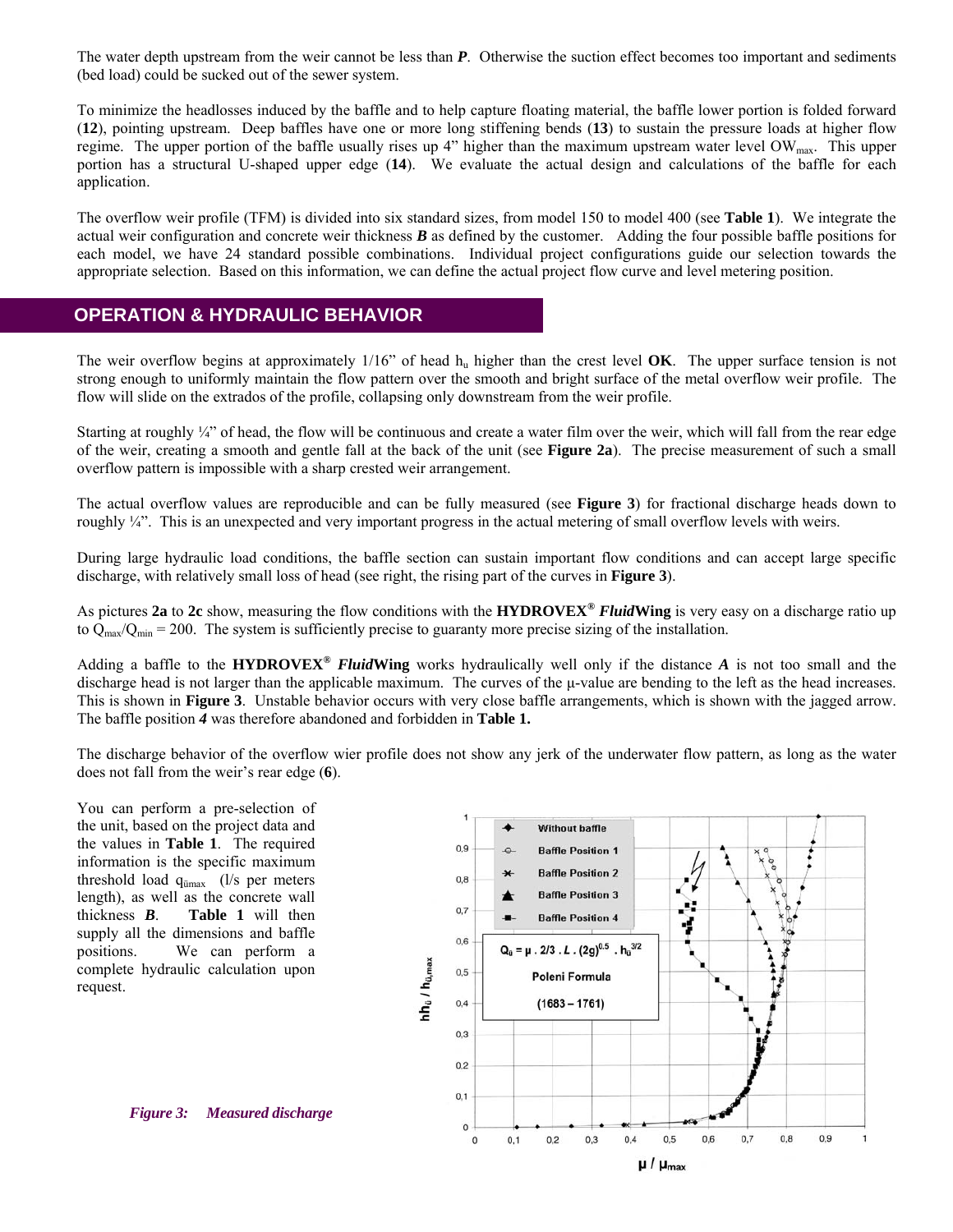#### *PHOTO 2A:*

*Overflow Weir Profile type TFM 150 in the laboratory of the Stuttgart University. Discharge with specific hydraulic loads of only 1 l/(s-m). The discharge jet is the very small head of ¼", with already continuous and constant flow pattern.*







#### *PHOTO 2B:*

*Overflow with specific hydraulic load of 30 l/(s-m). The baffle can be seen at the left of the picture.*

*PHOTO 2C:* 

*Discharge with specific hydraulic load of 100 l/(s-m)*